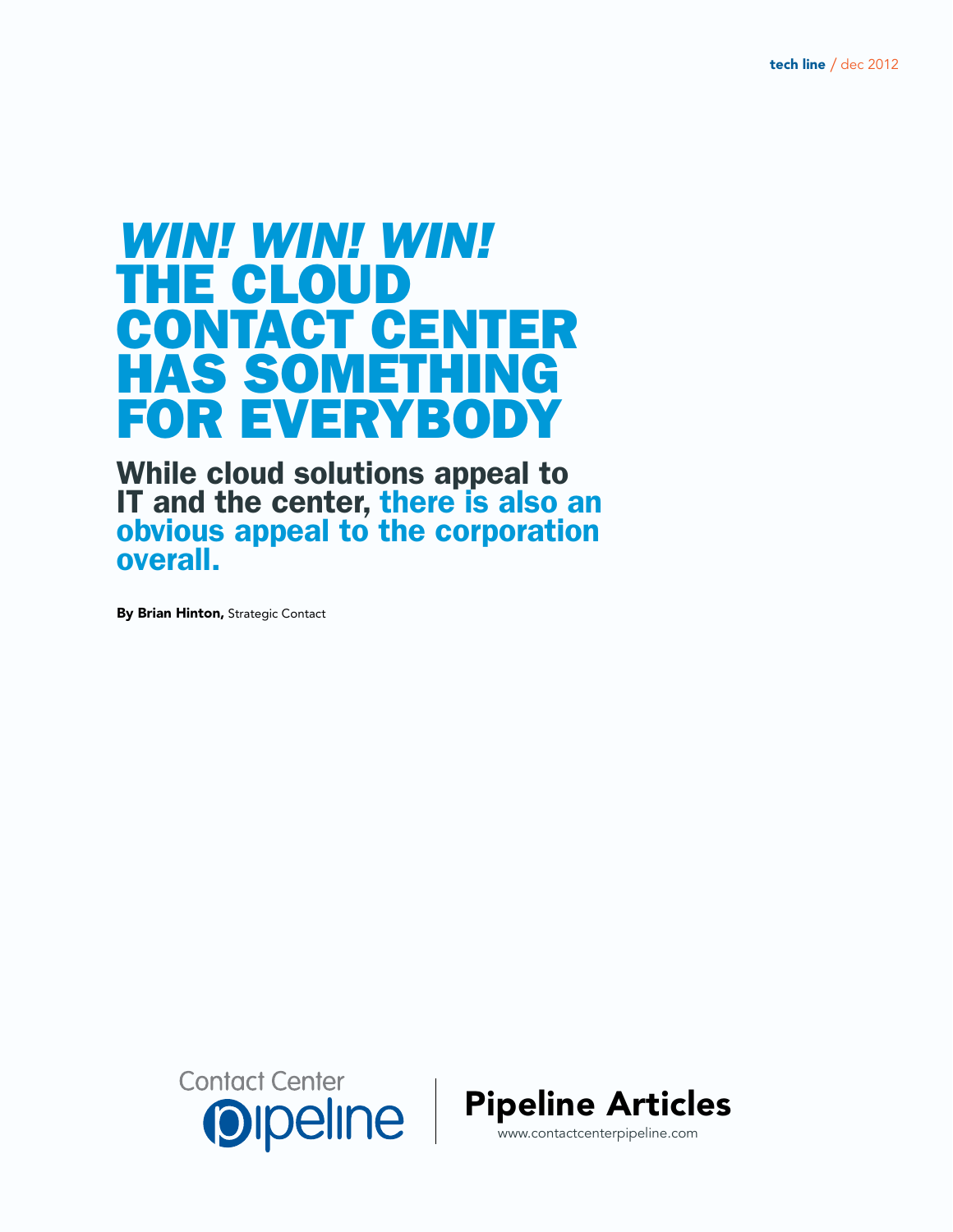

Brian Hinton Strategic Contact

**CONTACT CENTER OPERATIONS** has long been interested in cloud contact center solutions<br>to compensate for scarce IT resources and to pursue enhanced contact center technology.<br>As cloud solution providers have expanded the f to compensate for scarce IT resources and to pursue enhanced contact center technology. As cloud solution providers have expanded the features/functions, architecture choices and services provided, there truly is something for everybody. Contact center management, contact center support, and IT in centers of all sizes find the value proposition of cloud solutions worth considering.

#### IT Finds Peace in the Cloud

IT supports a complex environment that has been built to address business needs. They face high demands to ensure stability, reliability and resiliency while continuing to meet the feature/ function challenges from the contact center. Most organizations have some experience with cloud solutions, so IT is comfortable considering the cloud as an option for the contact center.

IT resource constraints are the "tipping point" to bring a discussion of cloud computing to the fore. Most IT departments struggle to retain the right resources with the right expertise or can't afford the focused, trained resources required for specific vendor's products and other applications and solutions. Add the requirements for day-to-day maintenance and you end up with technology support processes that tend to be reactive rather than proactive, with little time for optimization. IT is often only staffed to fight fires or address the greatest pain points.

The contact center's complex, mission-critical environment demands reliable networks, systems and applications that deliver needed features. The support system must include:

- Effective testing and monitoring tools for proactive problem identification and faster issue resolution
- Trained, dedicated resources that are specialists on mission-critical systems and applications
- Formal, documented processes for troubleshooting and reporting
- Detailed knowledge of contact center processes and systems
- Specific experience with each contact center application
- A focus on service excellence with accountability for service level agreements (SLAs) established between IT and the contact center

Given these requirements and the IT staffing gap, a cloud solution can surpass a premise solution in many respects. Cloud contact center vendors typically provide advanced, intelligent monitoring of all their applications. They offer trained, dedicated resources that can provide 24/7 support. They proactively manage all aspects of the technology. In some cases, they can offer a more secure data environment than the company can achieve internally. They will commit to performance standards and response times when required by contract. Last, but not least, the cloud vendor's multiple data centers and "anywhere" technology can deliver effective business continuity and disaster recovery—something many centers lack but know they need.

Using a cloud contact center solution frees IT to focus on the most pressing enterprise issues where they can add the most value. Businesses face issues such as "bring your own device," mobility, infrastructure demands and required upgrades, enterprise solutions like data warehouses for "big data," and analytics. IT is crucial for success. By moving to a cloud contact center solution, IT's limited time is focused where it really matters. And besides, the contact center wants more control over its own environment anyway. In today's world, IT is generally willing to give it.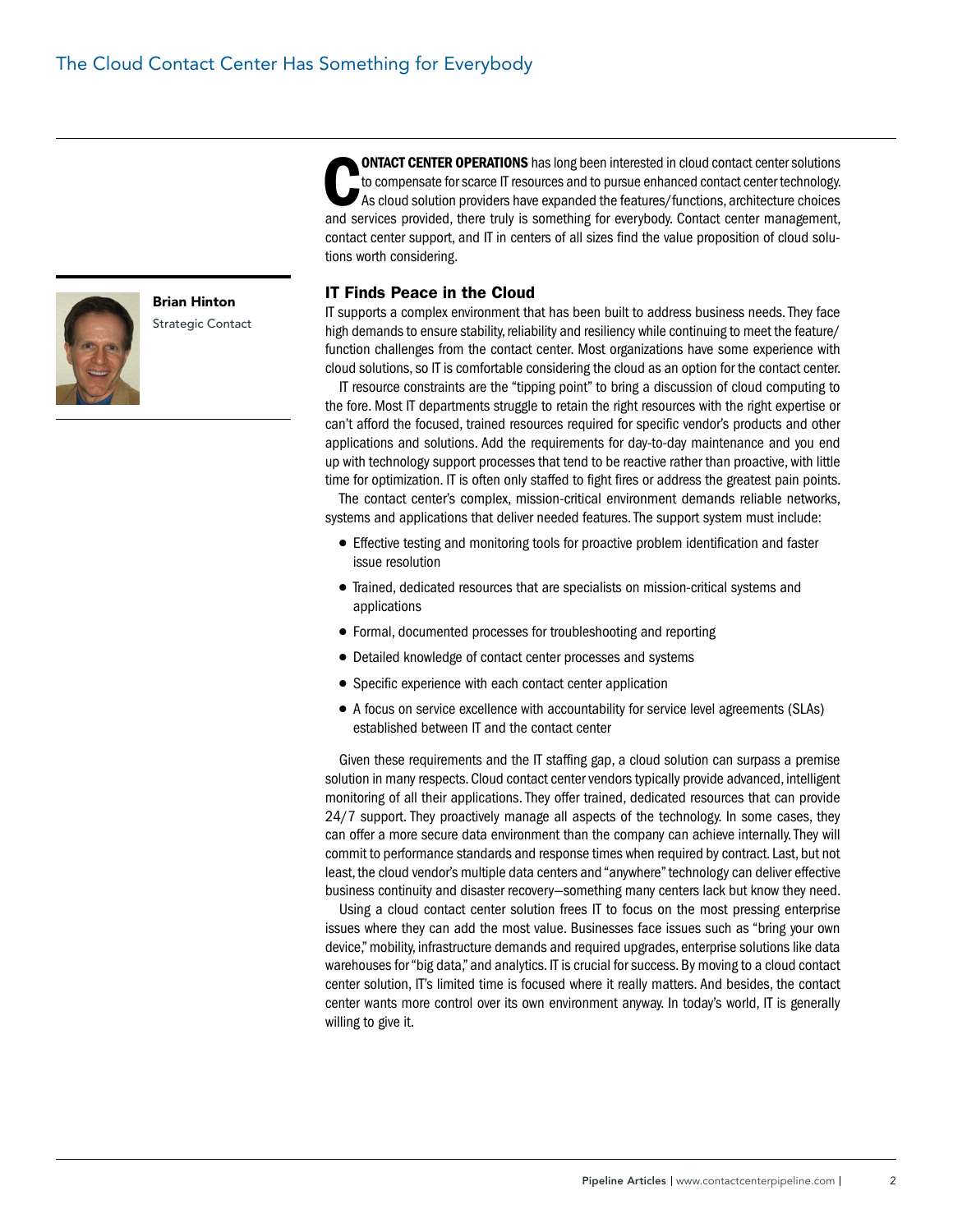#### Operations Gains Control Via the Cloud

Contact centers support an equally complex environment in which the quality of customer support is heavily dependent upon effective use of technology. With long "to do" lists and limited staff to complete the tasks, centers find themselves behind the power curve on deploying new applications and hamstrung in leveraging existing ones.

Cloud vendors offer state-of-the-art contact center solutions. Large centers get advanced conditional routing based on customer data and business rules to reach the most highly skilled agent and to determine appropriate scripts and cross/upsell offers. They also get fully integrated performance management suites that feed analytics, scorecards and dashboards. Smaller centers get skills-based, multimedia routing, and fully featured performance management tools such as QM, WFM and reporting/analytics.

Besides meeting demands for advanced functionality, cloud contact center solutions provide a high degree of flexibility in implementation. Cloud solutions are cost effective for varied contact volume; centers pay for the licenses they use and can add or subtract when needed. Cloud solutions free contact centers from any location constraints enabling multisite virtual visibility and remote agents—not to mention disaster recovery. The "on/off" ability of cloud solutions enables contact centers to pilot new applications with minimal financial risk. And the technology stays current without struggling to find the funds and resources for upgrades or new releases.

Cloud contact center vendors minimize IT resource requirements by providing the required technology support. They have the responsibility to optimize the technology environment for reliability and resiliency. They are motivated to establish a strong working relationship with the contact center to optimize the use of technology. They've developed processes to deliver simpler solutions with faster implementations initially and when adding functionality. Vendors are also motivated to offer responsive ongoing support to retain their customers and grow their business.

### Getting the "Cloud" Value

Getting the "cloud" value is subject to selecting the right vendor and defining proper SLA commitments. You need a vendor that takes the benefits of the cloud contact center seriously. Look for the following requirements:

- Baseline technology offered should include multimedia routing and reporting, IVR and call recording
- Specialty in contact center and cloud technology
- Up-to-date platforms with the latest versions and releases
- Architecture that supports redundancy, resiliency and security
- Geographically diverse data centers
- Monitoring and testing tools for problem identification and resolution
- Standard, documented processes for problem resolution and reporting
- 24/7 experienced and knowledgeable support staff
- Accountability to detailed SLAs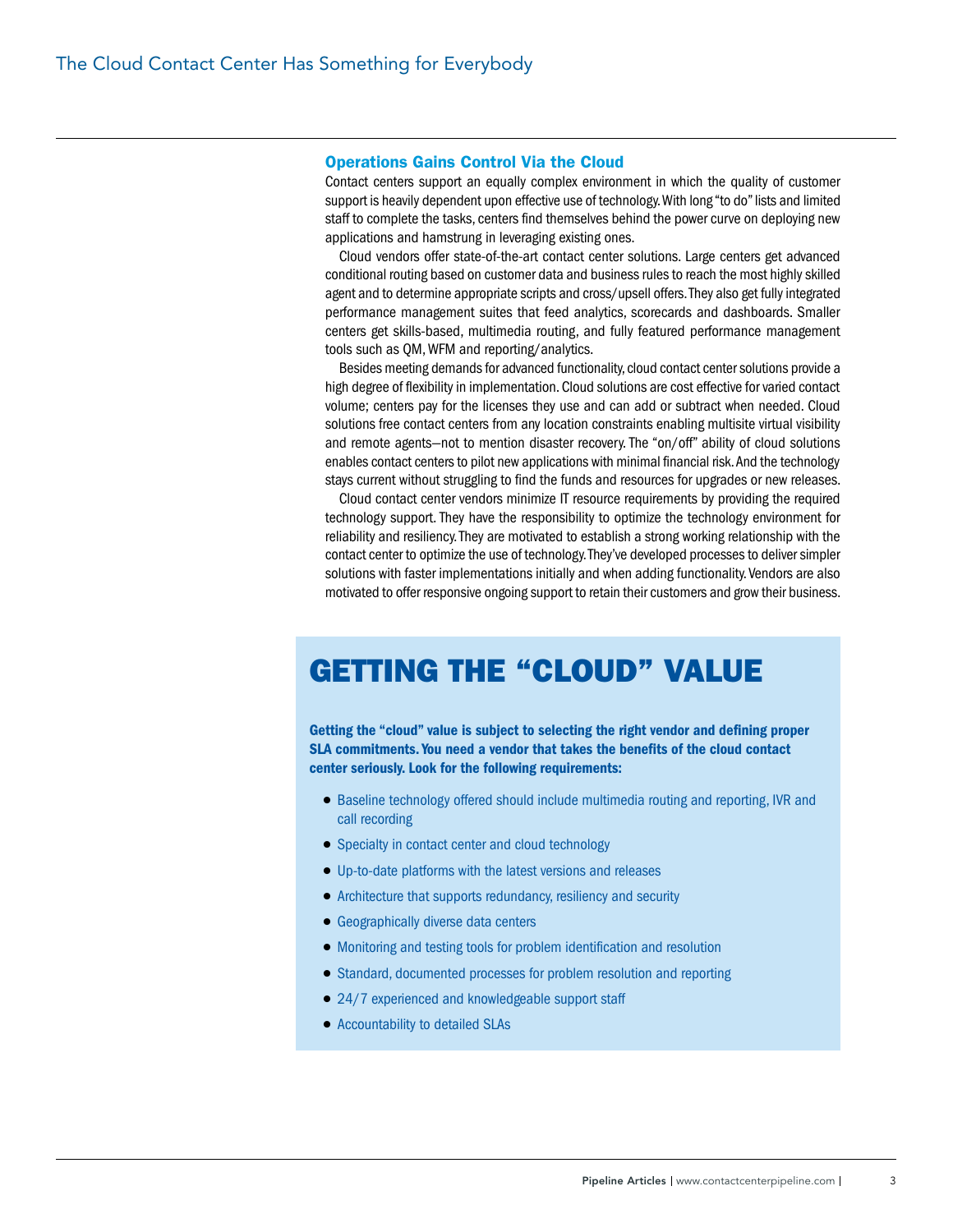#### Contact Center Support Gets the Tools They Need from the Cloud

Resources that support the contact center, such as workforce and reporting analysts, quality monitors, trainers, real-time monitors, technology administrators, etc., can be limited by the available tools. Support staff continually struggle to provide contact center management with the data and analytics they need to manage effectively. Manual processes and reports drive inefficient and ineffective support. Cloud contact center solutions solve these problems by providing tools with the right performance management capabilities, such as reports, QM and WFM.

Cloud contact center solutions offer integrated reporting, typically offered through user-friendly, web interfaces. Basic offerings start with canned ACD reports with limited customization. More advanced solutions offer integrated analytics with tools such as speech analytics. The right vendor with effective integration can offer reporting and analytics functionality equal to a premise solution.

The cloud contact center solutions put more administrative ability into the hands of the contact center support resources for routing changes, adding, and deleting users, etc. The user-friendly administrative graphical user interfaces (GUIs) enable effective management without relying on IT for day-to-day changes. Additionally, when vendor support is required, the contact center can have direct access to responsive and knowledgeable vendor support resources.

#### Size Doesn't Matter

While different sized centers may have varied motivation for their interest in cloud solutions, there is value for centers of all sizes.

Cloud contact center vendors can deliver the support expertise small centers often lack internally. Even with effective and knowledgeable resources available, small centers typically can't do everything at once so a cloud solution makes it easier to add functions over time. Vendors that cater to very small centers may still have limits in their offerings, but options abound. Proper due diligence will lead to the right vendor.

Medium-sized centers with several hundred agents are ready for more functionality but may not have access to capital funds for premise solutions. Cloud contact center solutions enable these centers to move forward, adding functionality as required using operations budget.

Large centers need the most advanced functionality available in the market but struggle with budget and resource constraints. The pay-as-you-use benefit of cloud solutions benefits the large centers as much as the others.

#### The Whole Business Wins

While cloud contact center solutions appeal to IT and the contact center, there is also an obvious appeal to the corporation overall. Most businesses struggle to achieve their goals concerning data security and BC/DR. Cloud contact center solutions can take that burden off IT and help the enterprise achieve these goals. Cloud vendors can take advantage of economies of scale and offer advanced capabilities that benefit all users.

Most businesses want to meet the funding requirements of every department, but simply cannot. Priorities have to be established and funding decisions made based on those priorities. Cloud contact center solutions free the tight capital investment dollars for other priorities. Cloud contact center solutions allow for advanced functionality that meets strategic needs even with funding constraints. The contact center technology then offers the flexibility to grow or reduce licensing with business changes.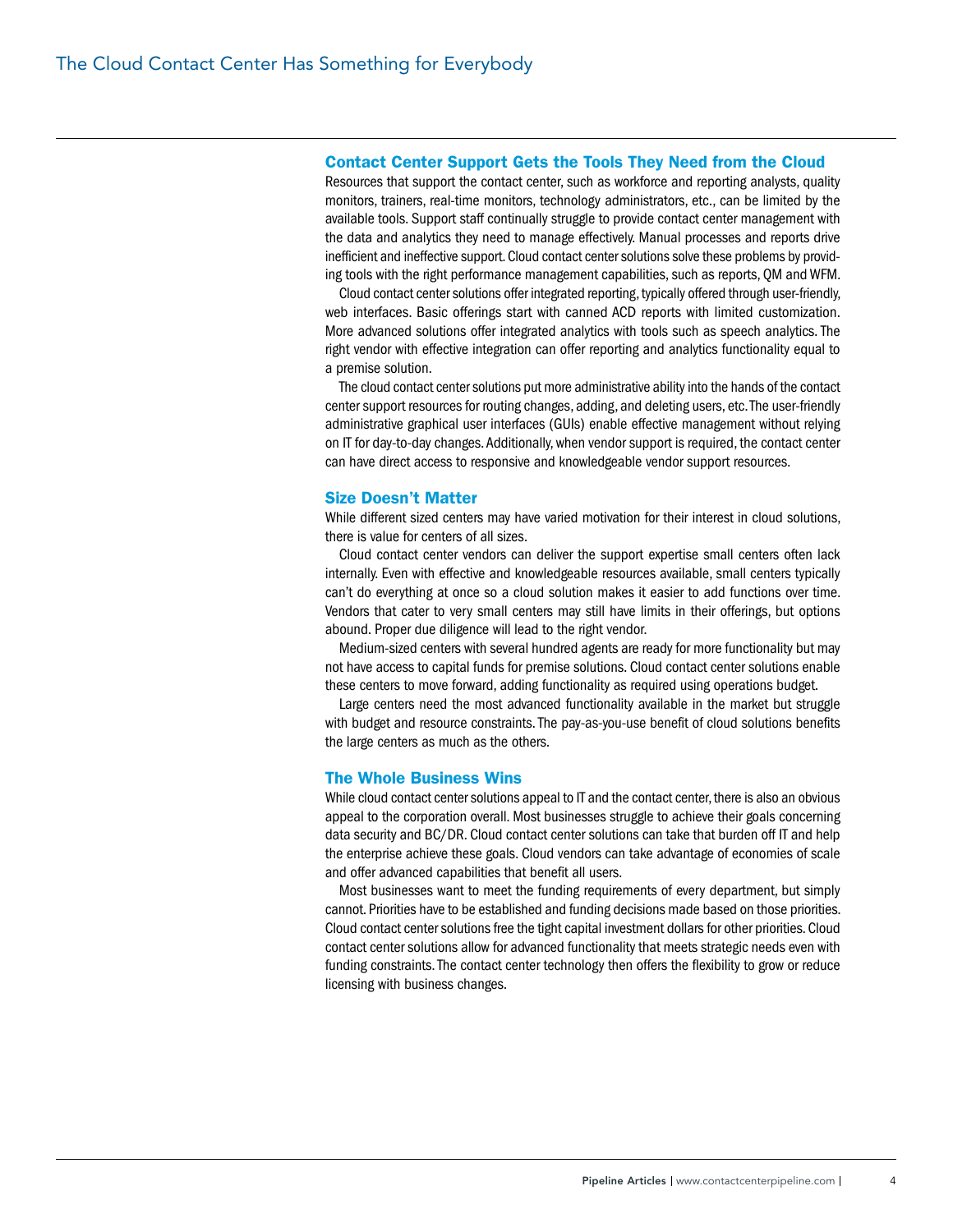#### There Is a "Right" Solution and a "Right" Time for You

It is time to consider cloud-based solutions. Centers that are unable to meet all their proactive and reactive needs, or perhaps hindered by aging systems (e.g., end of life, end of support) and upgrade delays due to limited capital availability should push for this option. The cloud solution will respond to cost concerns, fast time to value requirements, functional needs and agility requirements.

Select a vendor with a view for the long term. Make sure that the vendor you choose provides contact center technology leadership. Consider the architecture of the proposed solution and the suite of capabilities they offer. Explore the range of support that may include BC/DR, managed services, proactive monitoring and testing, and detailed service level options and SLAs. Review the amount of user control through configurable interfaces, the ability to integrate, data ownership and data security. Take the time to consider the needs of IT, the front line, and management and support. Chances are you will find a solution that results in a "win" for all.  $\bullet$ 

**Brian Hinton** is the Principal Consultant for Strategic Contact.

- brian@strategiccontact.com
- $\hat{B}$  (706) 310-0544